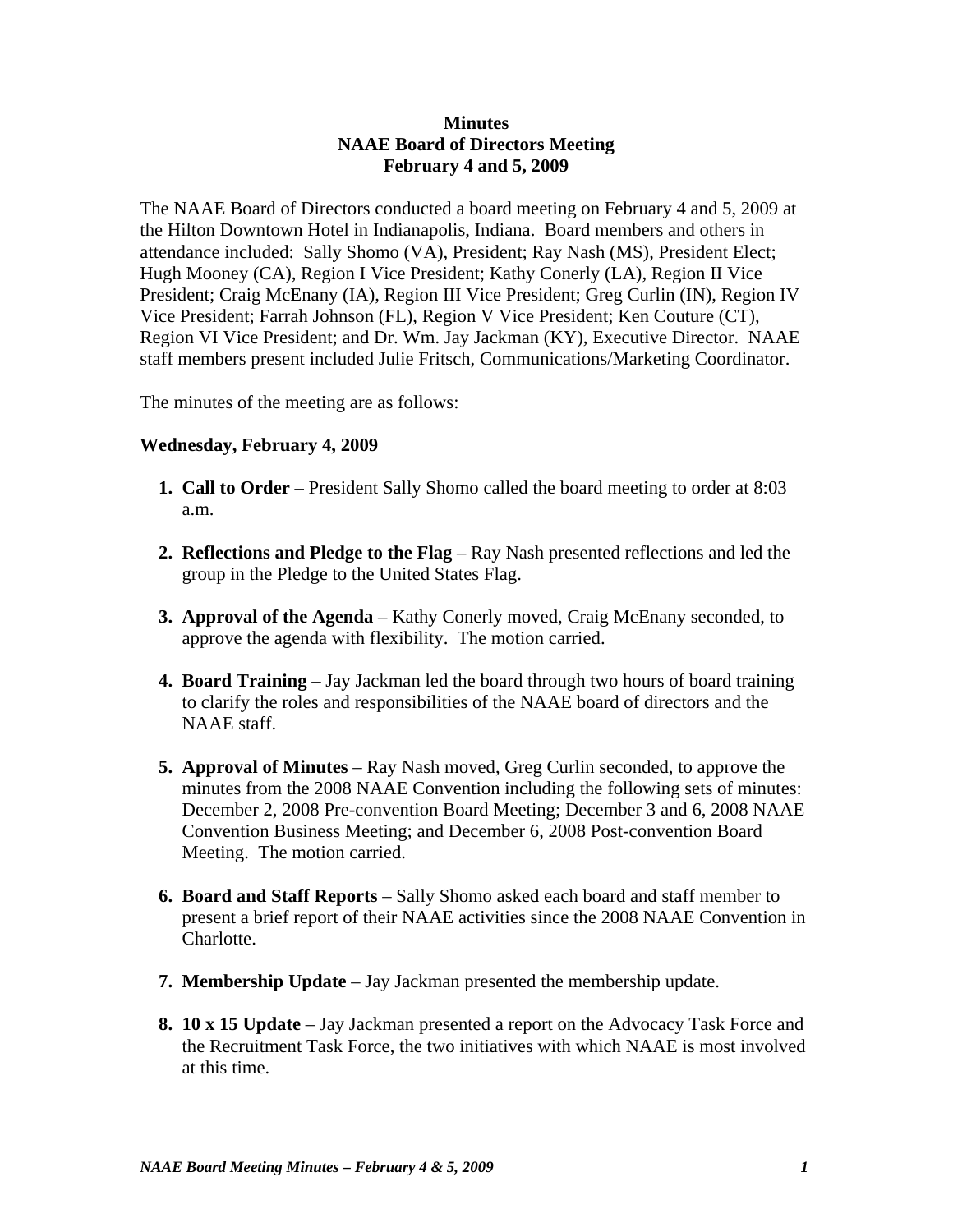*President Sally Shomo recessed the board meeting from 12:30 - 1:30 p.m. for a lunch break.*

- **9. Public Policy Committee Meeting** Craig McEnany, Board Public Policy Committee Chair, conducted the Public Policy Committee meeting. Aaron Geiman, Maryland, Full Public Policy Committee Chair, joined the meeting via conference call. (Refer to the committee report for the details of the committee meeting.)
- **10. Marketing Committee Meeting** Ken Couture, Board Marketing Committee Chair, conducted the Marketing Committee meeting. Chad Massar, Montana, Full Marketing Committee Chair, joined the meeting via conference call. (Refer to the committee report for the details of the committee meeting.)
- **11. Member Services Committee Meeting**  Farrah Johnson, Board Member Services Committee Chair, conducted the Member Services Committee meeting. Mark Wildman, Illinois, Full Member Services Committee Chair, joined the meeting via conference call. (Refer to the committee report for the details of the committee meeting.)
- **12. Professional Growth Committee Meeting** Hugh Mooney, Board Professional Growth Committee Chair, conducted the Professional Growth Committee meeting. Cherie Hofmann, Indiana, Full Professional Growth Committee Chair, was not available to join the meeting via conference call. (Refer to the committee report for the details of the committee meeting.)
- **13. Full Committee Chair and Vice Chair Discussion** Hugh Mooney moved, Kathy Conerly seconded, that effective in 2009, NAAE will reimburse the convention registration fee for full committee chairs at the early-bird registration rate only and that NAAE will reimburse full committee vice chairs at one-half the early-bird registration rate only. The motion carried.
- **14. Strategic Planning Committee Meeting** Ray Nash, Board Strategic Planning Committee Chair, conducted the Strategic Planning Committee meeting. Steve Russell, Washington, Full Strategic Planning Committee Chair, joined the meeting via conference call. (Refer to the committee report for the details of the committee meeting.)
- **15. 2008 NAAE Convention Evaluation** Jay Jackman began a board discussion of the evaluation of the 2008 NAAE Convention in Charlotte, North Carolina. This discussion ended early due to the committee meeting conference call schedule.
- **16. Policy and Bylaws Committee Meeting Kathy Conerly, Board Policy and** Bylaws Committee Chair, conducted the Policy and Bylaws Committee meeting. Pam Berlekovic, Connecticut, Full Policy and Bylaws Committee Chair, joined the meeting via conference call. (Refer to the committee report for the details of the committee meeting.)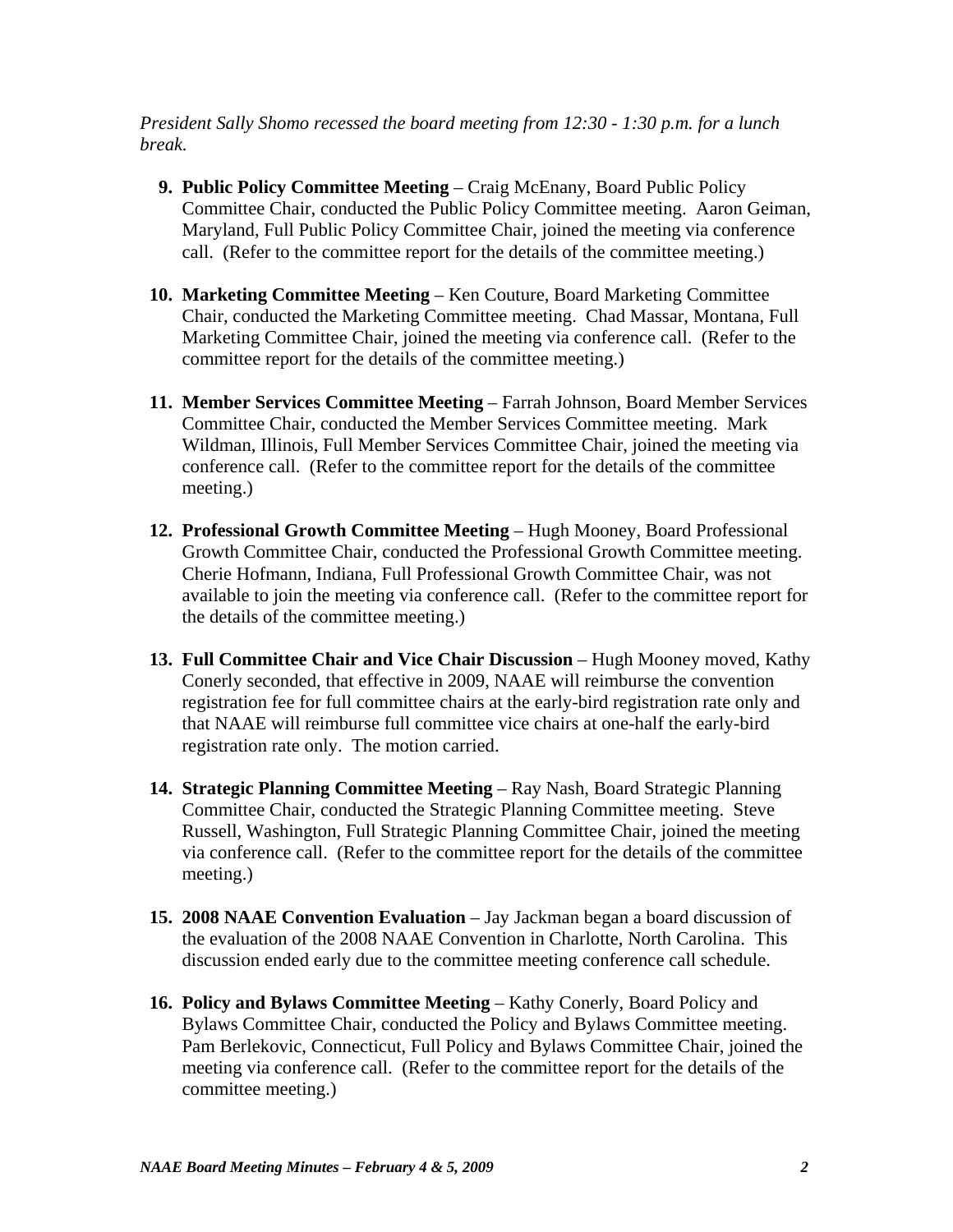- **17. 2008 NAAE Convention Evaluation (continued)** Jay Jackman continued the board discussion of the evaluation of the 2008 NAAE Convention in Charlotte, North Carolina. Craig McEnany moved, Hugh Mooney seconded, to eliminate offsite professional development tours from future NAAE conventions. The motion carried. The rationale for this decision is that not enough convention registrants participate in the off-site tours to make them worthy of the time spent planning and implementing the tours by the host state association members and the NAAE staff. Further, seldom do the tours generate enough revenue in ticket sales to pay for transportation costs and venue fees.
- **18. 2009 NAAE Convention Planning** The NAAE board agreed that there would be no off-site professional development tours and that state photos would be taken in 30-minute blocks of time during the first regional meetings. With two photographers, Region I and IV photos will be taken at 10:30 a.m.; Region II and V photos will be taken at 11:00 a.m.; and Region III and VI photos will be taken at 11:30 a.m. The board members agreed to send their ideas for the 2009 convention theme to Julie Fritsch no later than February 15, 2009.
- **19. Finance Committee Meeting**  Greg Curlin, Board Finance Committee Chair, conducted the Finance Committee meeting. Naomi Knight, Maryland, Full Finance Committee Chair, was not available to join the meeting via conference call. (Refer to the committee report for the details of the committee meeting.)

*President Sally Shomo recessed the board meeting for the day at 5:35 p.m.*

## **Thursday, February 5, 2009**

*President Sally Shomo called the board meeting back to order at 8:04 a.m.* 

- **20. Risk Management Education Lesson Plans** Dr. Will Waidelich, National FFA Organization, presented to the NAAE board the risk management education lesson plans that the NAAE board will be promoting in their state, regional, and national travels this year. This resulted from a \$75,000 grant to the National FFA Organization from the USDA Risk Management Agency. FFA developed the lesson plans using the Risk Management Agency's materials and website; NAAE is responsible for disseminating the information to the agricultural education profession.
- **21. 2009 NAAE Regional Meetings** The dates, locations, and participation for the 2009 NAAE Regional Meetings is as follows:

 Region I – April 21-25 – Lake Tahoe, Nevada – Jay Jackman Region II – June 14-17 – Canyon, Texas – Sally Shomo Region III – June 16-18 – Valentine, Nebraska – Sally Shomo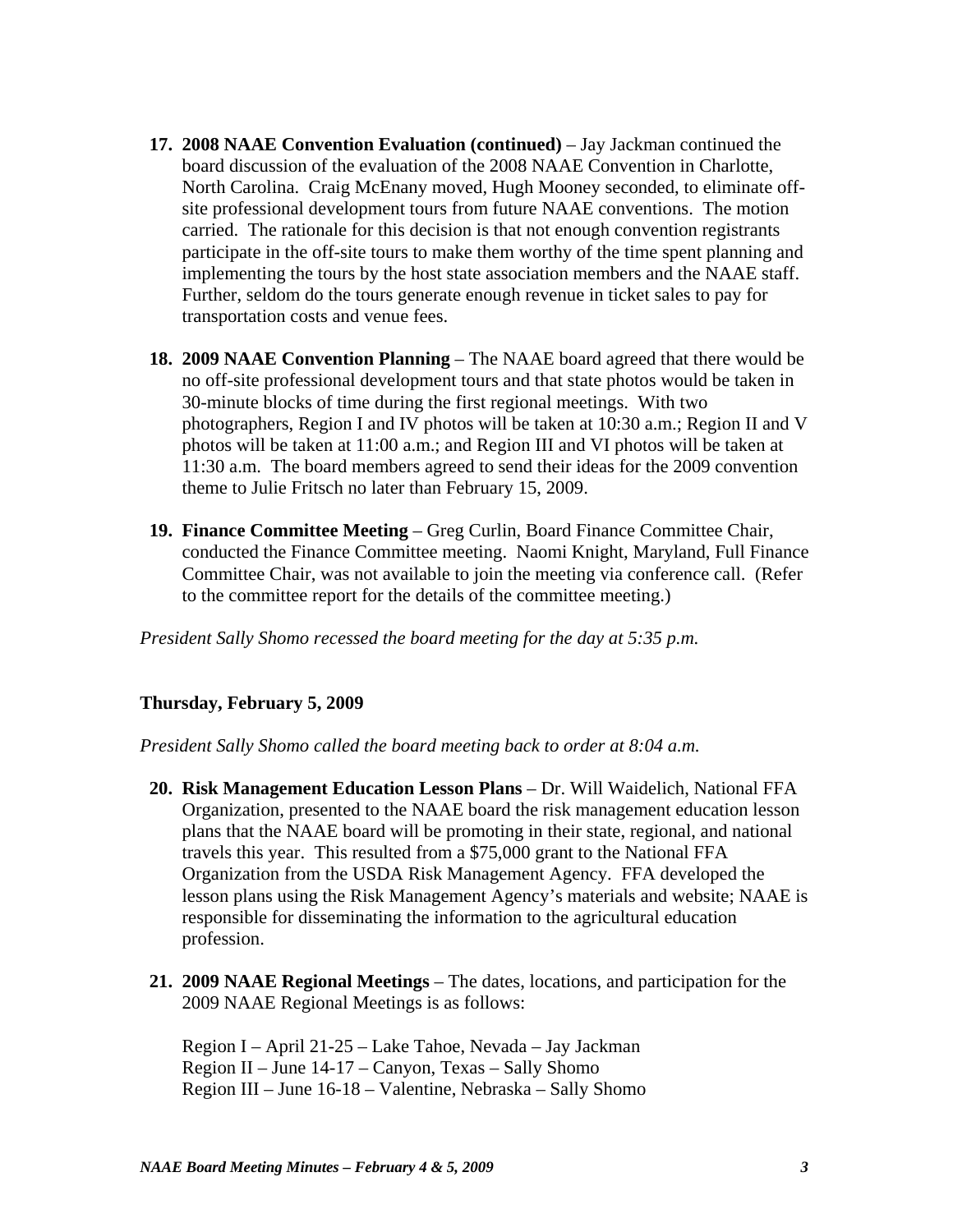Region IV – June 23-25 – Rend Lake, Illinois – Ray Nash Region V – June 15-17 – Cordele, Georgia – Ray Nash Region VI – June 24-26 – Plymouth, Massachusetts – Jay Jackman

- **22. Summer 2009 NAAE Board Meeting** It was agreed that the summer 2009 NAAE board meeting would be held July 20-22 in the Washington, DC metropolitan area. Travel days will be July 19 and the afternoon of July 22. Board members are to schedule their Capitol Hill visits for the morning of July 22. Airline tickets for the return trip should be scheduled late enough in the afternoon of July 22 to accommodate Capitol Hill visits.
- **23. 2009 ACTE National Policy Seminar** Sally Shomo, Ray Nash, Craig McEnany, Greg Curlin, Farrah Johnson, and Jay Jackman indicated they will be attending the NPS this year. The travel costs and registration fees for Sally, Ray, and Jay will be covered by The Council; the travel costs and registration fees for Craig, Greg, and Farrah will be covered by NAAE.
- **24. 2009 National Agricultural Education Leaders Summit** The board reviewed the program for the Summit.
- **25. Unfinished Business** No unfinished business was presented.
- **26. New Business** No new business was presented.
- **27. Professional Growth Committee Report** Hugh Mooney presented the Professional Growth Committee report.
- **28. Public Policy Committee Report** Craig McEnany presented the Public Policy Committee report.
- **29. Marketing Committee Report**  Ken Couture presented the Marketing Committee report.
- **30. Member Services Committee Report** Farrah Johnson presented the Member Services Committee report.
- **31. Policy and Bylaws Committee Report**  Kathy Conerly presented the Policy and Bylaws Committee report.
- **32. Strategic Planning Committee Report** Ray Nash presented the Strategic Planning Committee report.
- **33. Finance Committee Report**  Greg Curlin presented the Finance Committee report.